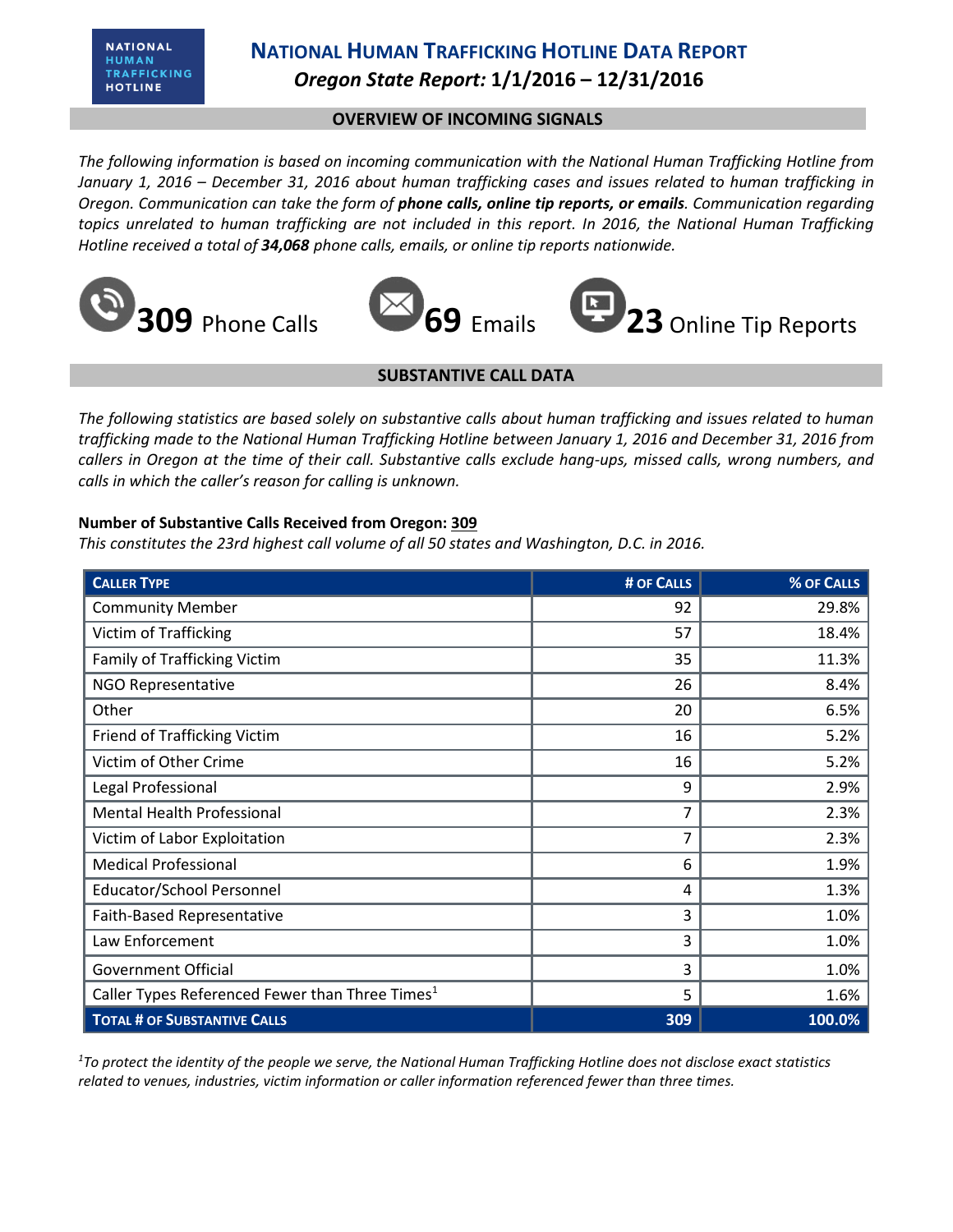# **NATIONAL HUMAN TRAFFICKING HOTLINE DATA REPORT** *Oregon State Report:* **1/1/2016 – 12/31/2016**

| <b>HOW CALLER FOUND THE NATIONAL HOTLINE</b> | # OF CALLS | % OF CALLS |
|----------------------------------------------|------------|------------|
| Internet-Web Search                          | 10         | 3.2%       |
| Referral                                     | 10         | 3.2%       |
| Other                                        | 4          | 1.3%       |
| Awareness Campaign                           | 1          | 0.3%       |
| Conference/Training/Presentation             | 1          | 0.3%       |
| DOS Know Your Rights Pamphlet                | 1          | 0.3%       |
| Film                                         | 1          | 0.3%       |
| Radio                                        | 1          | 0.3%       |
| Word of Mouth                                |            | 0.3%       |
| Unknown                                      | 279        | 90.3%      |
| <b>TOTAL # OF CALLS</b>                      | 309        | 100.0%     |

### **HUMAN TRAFFICKING CASE DATA**

*Each request submitted to the hotline is evaluated for evidence of potential human trafficking. In Oregon, a total of 72 unique cases (incidents) of potential human trafficking were reported to the hotline.*

| <b>PRIMARY REASON FOR CONTACTING THE NATIONAL HOTLINE</b> | # OF CASES | % OF CASES |
|-----------------------------------------------------------|------------|------------|
| Report a Trafficking Tip                                  | 45         | 62.5%      |
| <b>Access Service Referrals</b>                           | 25         | 34.7%      |
| Request Crisis Assistance                                 |            | 2.8%       |
| <b>TOTAL # OF CASES</b>                                   | 72         | $100.0\%$  |

| <b>VENUE/INDUSTRY OF POTENTIAL TRAFFICKING</b>               | # OF CASES | % OF CASES |
|--------------------------------------------------------------|------------|------------|
| <b>Sex</b>                                                   | 51         | 70.8%      |
| Venue Not Specified                                          | 22         | 30.6%      |
| Hotel/Motel-Based                                            | 8          | 11.1%      |
| <b>Escort/Delivery Service</b>                               | 5          | 6.9%       |
| Online Ad, Venue Unknown <sup>2</sup>                        | 4          | 5.6%       |
| <b>Residential Brothel</b>                                   | 3          | 4.2%       |
| Pornography                                                  | 3          | 4.2%       |
| Venues Referenced in Fewer than Three Cases <sup>3</sup>     | 6          | 8.3%       |
| Labor                                                        | 8          | 11.1%      |
| <b>Traveling Sales Crew</b>                                  | 3          | 4.2%       |
| Industries Referenced in Fewer than Three Cases <sup>3</sup> | 5          | 6.9%       |
| <b>Sex and Labor</b>                                         | 7          | 9.7%       |
| <b>Trafficking Type Not Specified</b> <sup>4</sup>           | 6          | 8.3%       |
| <b>TOTAL # OF POTENTIAL TRAFFICKING CASES</b>                | 72         | 100.0%     |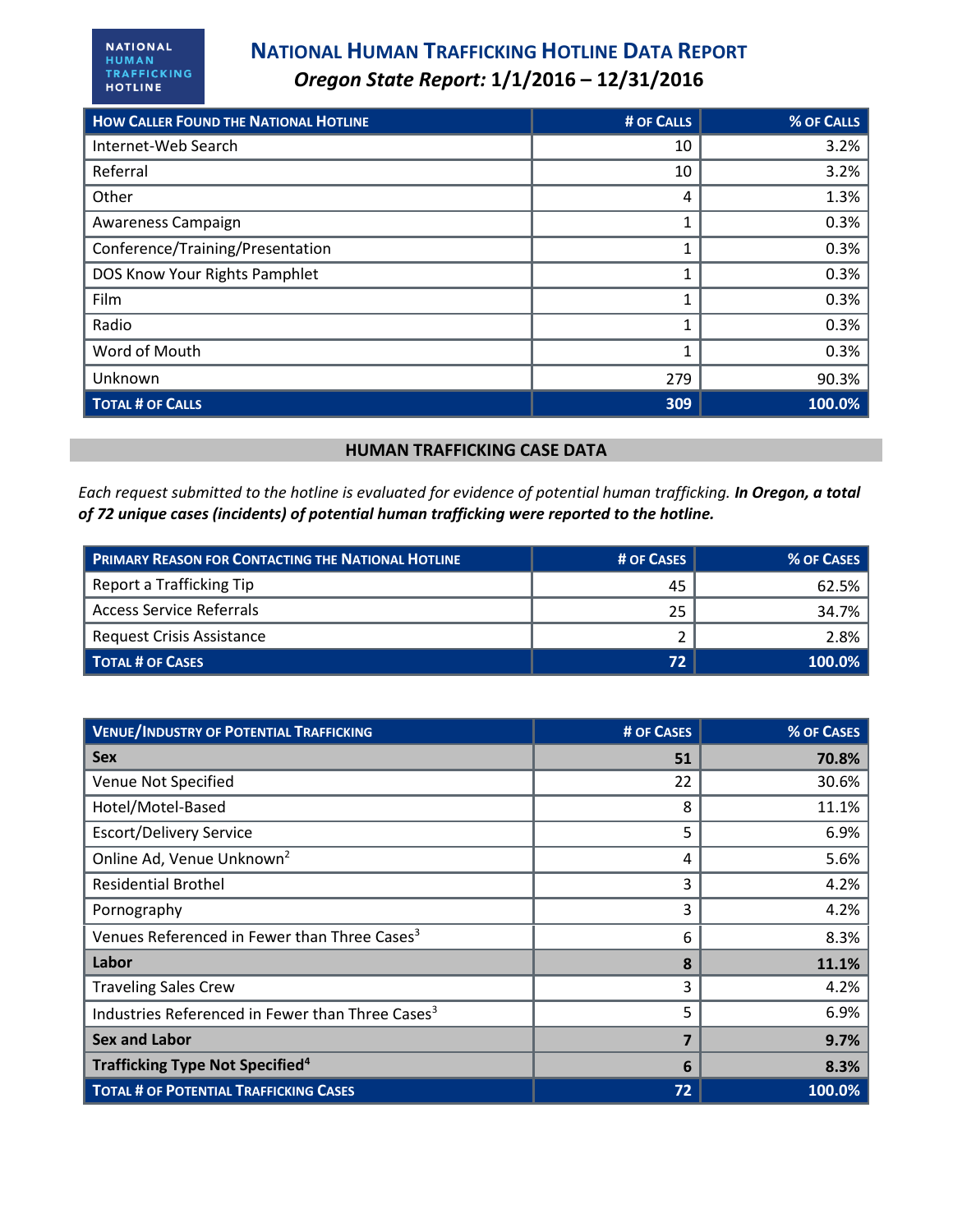#### **NATIONAL HUMAN** TRAFFICKING **HOTLINE**

## **NATIONAL HUMAN TRAFFICKING HOTLINE DATA REPORT** *Oregon State Report:* **1/1/2016 – 12/31/2016**

*<sup>2</sup>Online Ad, Venue Unknown cases typically involve reports of sex trafficking in which an individual is advertised for commercial sex online but the venue of the sex act is unknown or not specified.*

*<sup>3</sup>To protect the identity of the people we serve, the National Human Trafficking Hotline does not disclose exact statistics related to venues, industries, victim information or caller information referenced fewer than three times.* 

*<sup>4</sup>Cases where trafficking type is not specified typically occur when a law enforcement agent or service provider contacts the National Hotline for resources and referrals but does not disclose details about the trafficking situation due to confidentiality. This category also includes cases in which the person reporting the information references human trafficking but does not provide further detail regarding the presence of labor or commercial sex. These cases are often submitted to the National Hotline through anonymous online tip reports.*

| <b>VICTIM DEMOGRAPHICS<sup>5</sup> (LABOR TRAFFICKING CASES)</b> | # OF CASES                    | % OF CASES                  |
|------------------------------------------------------------------|-------------------------------|-----------------------------|
| Adults                                                           | 11                            | 15.3%                       |
| <b>Minors</b>                                                    | Fewer than Three <sup>6</sup> | N/A                         |
| Females                                                          | 9                             | 12.5%                       |
| Males                                                            | 5                             | 6.9%                        |
| <b>Transgender Females</b>                                       | Fewer than Three <sup>6</sup> | N/A                         |
| <b>Transgender Males</b>                                         | Fewer than Three <sup>6</sup> | N/A                         |
| Gender Non-Conforming Individuals                                | Fewer than Three <sup>6</sup> | N/A                         |
| US Citizens/Legal Permanent Residents                            | 3                             | 4.2%                        |
| Foreign Nationals <sup>7</sup>                                   | 6                             | 8.3%                        |
|                                                                  |                               | NON-CUMULATIVE <sup>5</sup> |

*<sup>5</sup>These statistics are non-cumulative. Cases may involve multiple victims and include female, male, transgender and gender non-conforming individuals, foreign nationals and U.S. citizens, adults and minors. In some cases, demographic information is not reported. This table shows the number of cases referencing each demographic and not the number of individual victims. <sup>6</sup>To protect the identity of the people we serve, the National Human Trafficking Hotline does not disclose exact statistics related to venues, industries, victim information or caller information referenced fewer than three times.* 

*<sup>7</sup>A Foreign National in this data set is defined as any individual who is not currently a US Citizen or Legal Permanent Resident.* 

| <b>VICTIM DEMOGRAPHICS<sup>8</sup> (SEX TRAFFICKING CASES)</b> | # OF CASES                    | % OF CASES                         |
|----------------------------------------------------------------|-------------------------------|------------------------------------|
| <b>Adults</b>                                                  | 41                            | 56.9%                              |
| <b>Minors</b>                                                  | 18                            | 25.0%                              |
| Females                                                        | 54                            | 75.0%                              |
| Males                                                          | 5                             | 6.9%                               |
| <b>Transgender Females</b>                                     | Fewer than Three <sup>9</sup> | N/A                                |
| <b>Transgender Males</b>                                       | Fewer than Three <sup>9</sup> | N/A                                |
| Gender Non-Conforming Individuals                              | Fewer than Three <sup>9</sup> | N/A                                |
| US Citizens/Legal Permanent Residents                          | 21                            | 29.2%                              |
| Foreign Nationals <sup>10</sup>                                | 4                             | 5.6%                               |
|                                                                |                               | <b>NON-CUMULATIVE</b> <sup>8</sup> |

*<sup>8</sup>These statistics are non-cumulative. Cases may involve multiple victims and include female, male, transgender and gender non-conforming individuals, foreign nationals and U.S. citizens, adults and minors. In some cases, demographic information is not reported. This table shows the number of cases referencing each demographic and not the number of individual victims. <sup>9</sup>To protect the identity of the people we serve, the National Human Trafficking Hotline does not disclose exact statistics related to venues, industries, victim information or caller information referenced fewer than three times. 10A Foreign National in this data set is defined as any individual who is not currently a US Citizen or Legal Permanent Resident.*